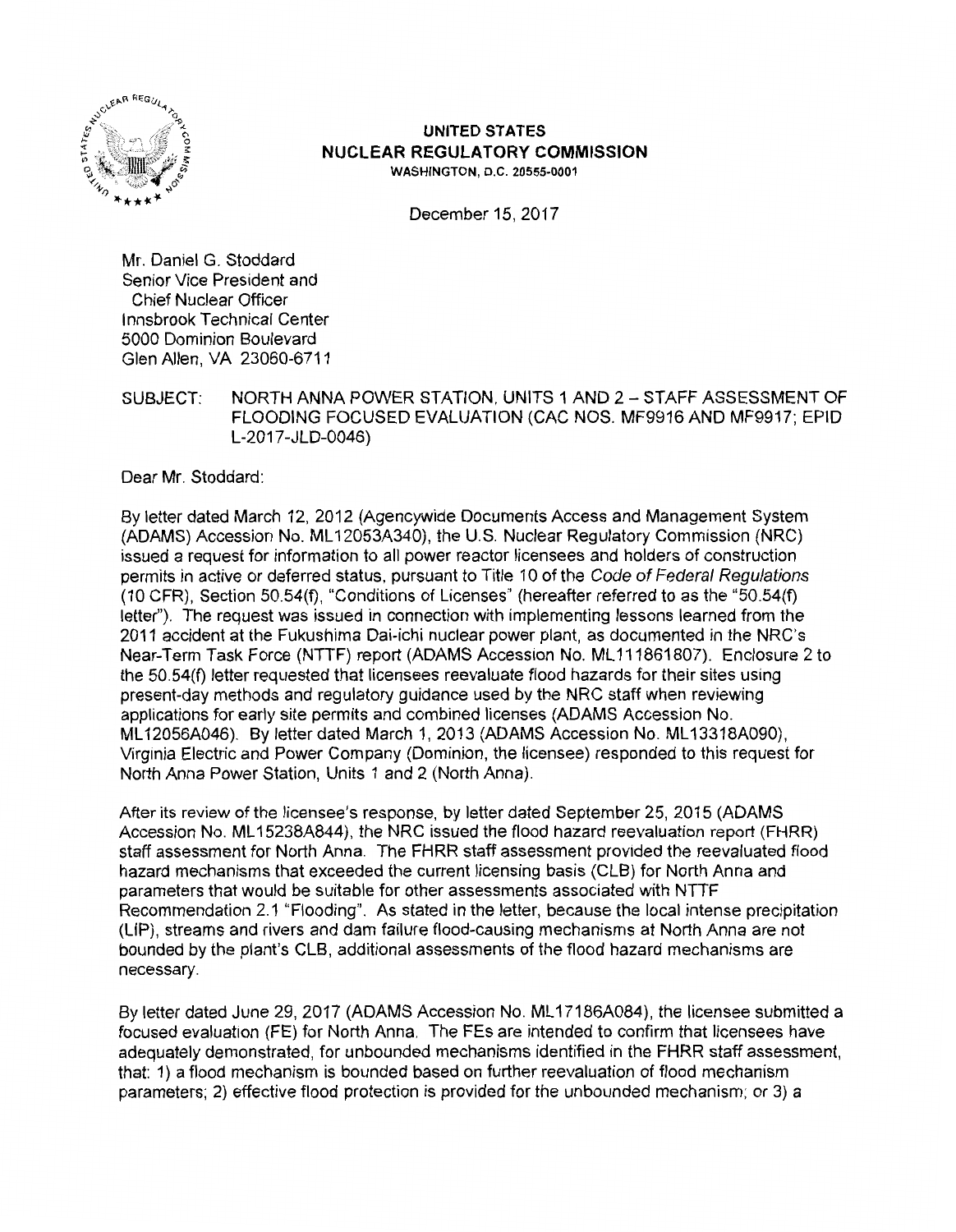feasible response is provided if the unbounded mechanism is local intense precipitation. The purpose of this letter is to provide the NRG's assessment of the North Anna FE.

As set forth in the enclosed staff assessment, the NRG staff has concluded that the North Anna FE was performed consistent with the guidance described in Nuclear Energy Institute (NEI) 16-05, Revision 1, "External Flooding Assessment Guidelines" (ADAMS Accession No. ML 16165A 178). Guidance document NEI 16-05, Revision 1, has been endorsed by Japan Lessons-Learned Division (JLD) interim staff guidance (ISG) JLD-ISG-2016-01, "Guidance for Activities Related to Near-Term Task Force Recommendation 2.1, Flood Hazard Reevaluation" (ADAMS Accession No. ML16162A301). The NRC staff has further concluded that the licensee has demonstrated that effective flood protection exists for the LIP, streams and river flooding and dam failure flood mechanisms during a beyond-design-basis external flooding event at North Anna, assuming appropriate implementation of the regulatory commitments identified in the licensee's FE. This closes out the licensee's response for North Anna for the reevaluated flooding hazard portion of the 50.54(f) letter and the NRG's efforts associated with GAG Nos. MF9916 AND MF9917.

If you have any questions, please contact me at 301-415-1617 or via electronic mail at Frankie.Vega@nrc.gov.

Sincerely,<br> $\mathcal{L}_{\mathcal{V}}$ 

Frankie Vega, Project Manager Beyond-Design-Basis Management Branch Division of Licensing Projects Office of Nuclear Reactor Regulation

Enclosure: Staff Assessment Related to the Flooding Focused Evaluation for North Anna

Docket Nos. 50-338 and 50-339

cc w/encl: Distribution via Listserv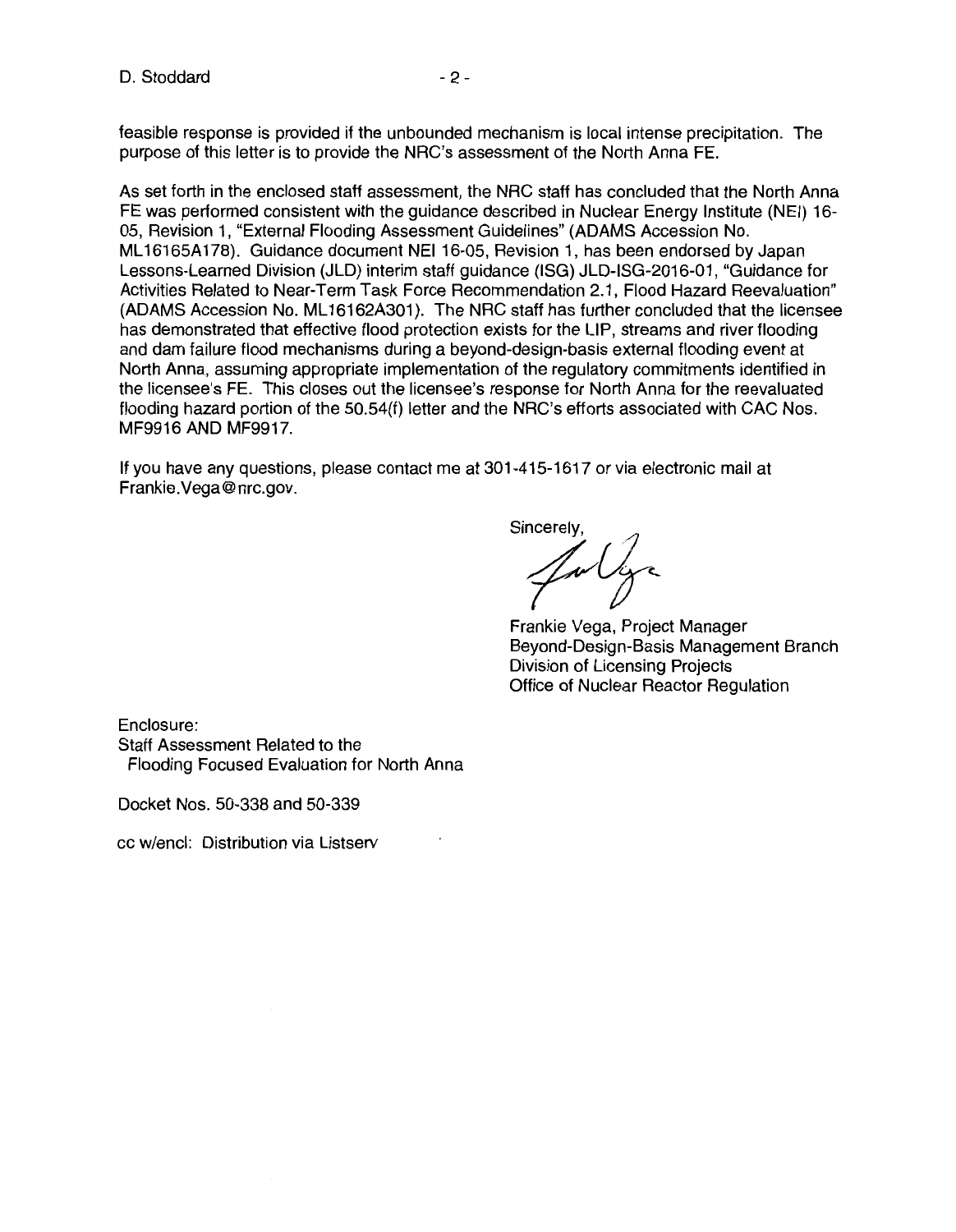# STAFF ASSESSMENT BY THE OFFICE OF NUCLEAR REACTOR REGULATION

# RELATED TO THE FOCUSED EVALUATION FOR

## NORTH ANNA POWER STATION, UNITS 1 AND 2

#### AS A RESULT OF THE REEVALUATED FLOODING HAZARD NEAR-TERM TASK FORCE

#### RECOMMENDATION 2.1 - FLOODING

#### (CAC NOS. MF9916 AND MF9917: EPID L-2017-JLD-0046)

## 1.0 INTRODUCTION

By letter dated March 12, 2012 (Agencywide Documents Access and Management System (ADAMS) Accession No. ML 12053A340), the U.S. Nuclear Regulatory Commission (NRG) issued a request for information to all power reactor licensees and holders of construction permits in active or deferred status, pursuant to Title 10 of the Code of Federal Regulations  $(10 \text{ CFR})$ , Section 50.54 $(f)$  (hereafter referred to as the "50.54 $(f)$  letter"). The request was issued in connection with implementing lessons learned from the 2011 accident at the Fukushima Dai-ichi nuclear power plant, as documented in the NRC's Near-Term Task Force (NTTF) report (ADAMS Accession No. ML111861807).

Enclosure 2 of the 50.54(f) letter requested that licensees reevaluate flood hazards for their respective sites using present-day methods and regulatory guidance used by the NRG staff when reviewing applications for early site permits and combined licenses (ADAMS Accession No. ML 12056A046). If the reevaluated hazard for any flood-causing mechanism is not bounded by the plant's current design basis (COB) flood hazard, an additional assessment of plant response would be necessary. Specifically, the 50.54(f) letter stated that an integrated assessment should be submitted, and described the information that the integrated assessment should contain. By letter dated November 30, 2012 (ADAMS Accession No. ML12311A214), the NRG staff issued Japan Lessons-Learned Division (JLD) interim staff guidance (ISG) JLD-ISG-2012-05, "Guidance for Performing the Integrated Assessment for External Flooding."

On June 30, 2015 (ADAMS Accession No. ML15153A104), the NRC staff issued COMSECY-15-0019, describing the closure plan for the reevaluation of flooding hazards for operating nuclear power plants. The Commission approved the closure plan on July 28, 2015 (ADAMS Accession No. ML 15209A682). COMSECY-15-0019 outlines a revised process for addressing cases in which the reevaluated flood hazard is not bounded by the plant's COB. The revised process describes a graded approach in which licensees with hazards exceeding their COB flood will not be required to complete an integrated assessment, but instead will perform a focused evaluation (FE). As part of the FE, licensees will assess the impact of the hazard(s) on their site and then evaluate and implement any necessary programmatic, procedural, or plant modifications to address the hazard exceedance.

Nuclear Energy Institute (NEI) 16-05, Revision 1, "External Flooding Assessment Guidelines" (ADAMS Accession No. ML 16165A 178), has been endorsed by the NRG as an appropriate methodology for licensees to perform the FE in response to the 50.54(f) letter. The NRC's endorsement of NEI 16-05, including exceptions, clarifications, and additions, is described in NRG JLD-ISG-2016-01, "Guidance for Activities Related to Near-Term Task Force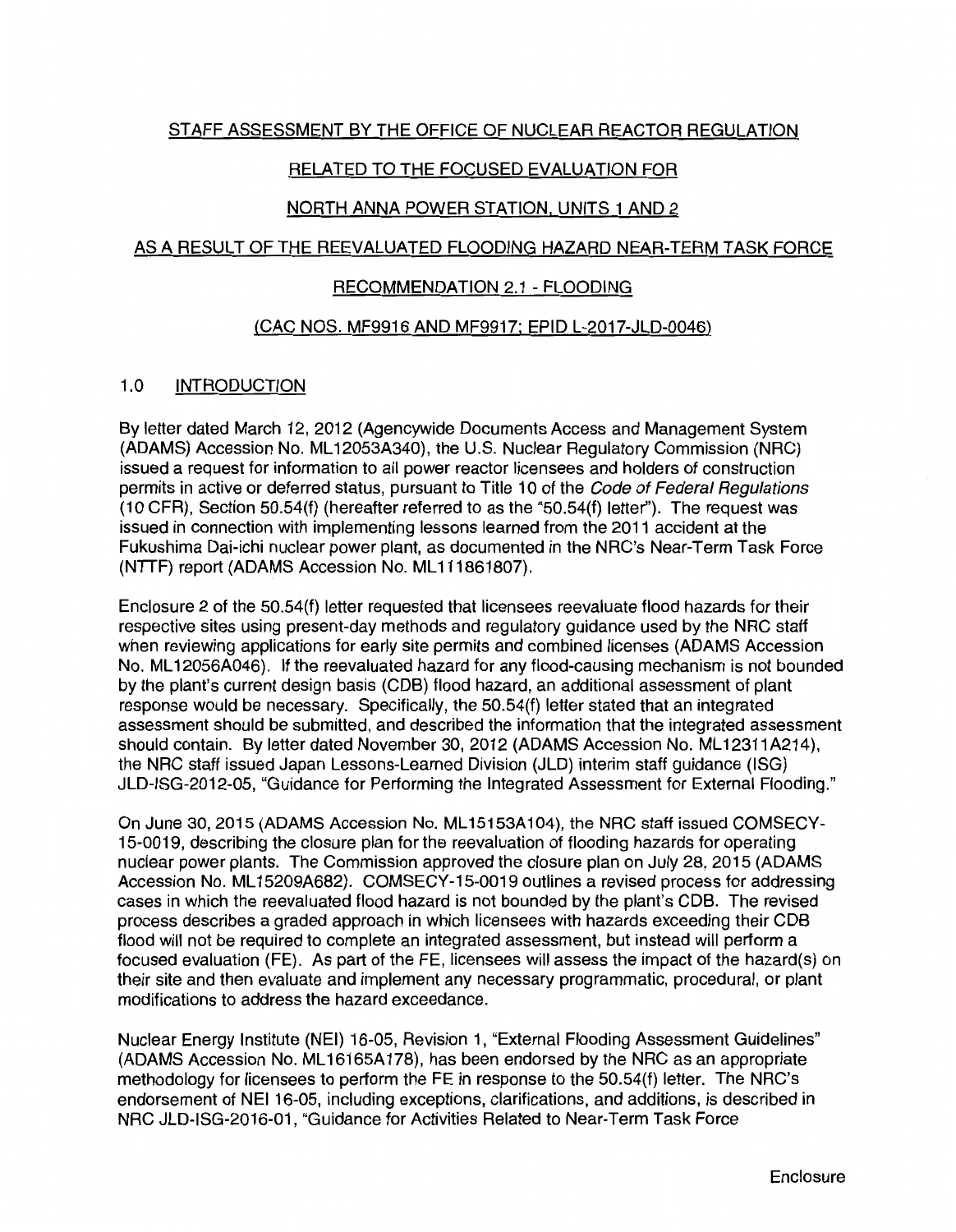Recommendation 2.1, Flood Hazard Reevaluation" (ADAMS Accession No. ML16162A301). Therefore, NEI 16-05, Revision 1, describes acceptable methods for demonstrating that North Anna Power Station, Units 1 and 2 (North Anna) has effective flood protection.

## 2.0 BACKGROUND

This provides the final NRG staff assessment associated with the information that the licensee provided in response to the reevaluated flooding hazard portion of the 50.54(f) letter. Therefore, this background section includes a summary description of the reevaluated flood information provided by the licensee and the associated assessments performed by the NRG staff. The reevaluated flood information includes: 1) the flood hazard reevaluation report (FHRR); 2) the mitigation strategies assessment (MSA); and 3) the focused evaluation.

## Flood Hazard Reevaluation Report

By letter dated March 11, 2013 (ADAMS Accession No. ML 13318A090}, Virginia Electric and Power Company (Dominion, the licensee) submitted the FHRR for North Anna. After reviewing the licensee's response, by letter dated September 25, 2015 (ADAMS Accession No. ML 15238A844), the NRG issued a staff assessment of the licensee's FHRR. The FHRR staff assessment discusses the reevaluated flood hazard mechanisms that exceeded the CLB for North Anna and parameters that are a suitable input for the MSA and the FE. As stated in the staff assessment, because the local intense precipitation (LIP}, stream and river flooding and dam failure flood-causing mechanisms at North Anna are not bounded by the plant's CLB, additional assessments of the flood hazard mechanisms are necessary. The NRG staff's overall conclusions regarding LIP, stream and river flooding and dam failure exceeding the North Anna CLB remained unchanged from the information provided in the FHRR and MSA staff assessment.

## Mitigation Strategies Assessment:

By letter dated December 16, 2016 (ADAMS Accession No. ML16357A405), the licensee submitted the MSA for North Anna for review by the NRG staff. The MSAs are intended to confirm that licensees have adequately addressed the reevaluated flooding hazards within their mitigation strategies for beyond-design-basis external events. By letter dated June 29, 2017 (ADAMS Accession No. ML 17156A311 }, the NRG issued its assessment of the North Anna MSA. The NRG staff concluded that the North Anna MSA was performed consistent with the guidance described in Appendix G of Nuclear Energy Institute 12-06, Revision 2, "Diverse and Flexible Coping Strategies (FLEX) Implementation Guide" (ADAMS Accession No. ML16005A625). The NRC's endorsement of NEI 12-06, Revision 2, is described in JLD-ISG-2012-01, Revision 1, "Compliance with Order EA-12-049, Order Modifying Licenses with Regard to Requirements for Mitigation Strategies for Beyond Design Basis External Events" (ADAMS Accession No. ML15357A163). During the MSA review the licensee's provided an analysis of the LIP event that resulted in slightly lower flooding elevations that were presented in the FHRR. The NRG staff concluded that the revised elevations were appropriate for use in the MSA and further concluded that the licensee has demonstrated that the mitigation strategies, if appropriately implemented, are reasonably protected from reevaluated flood hazard conditions for beyond-design-basis external events.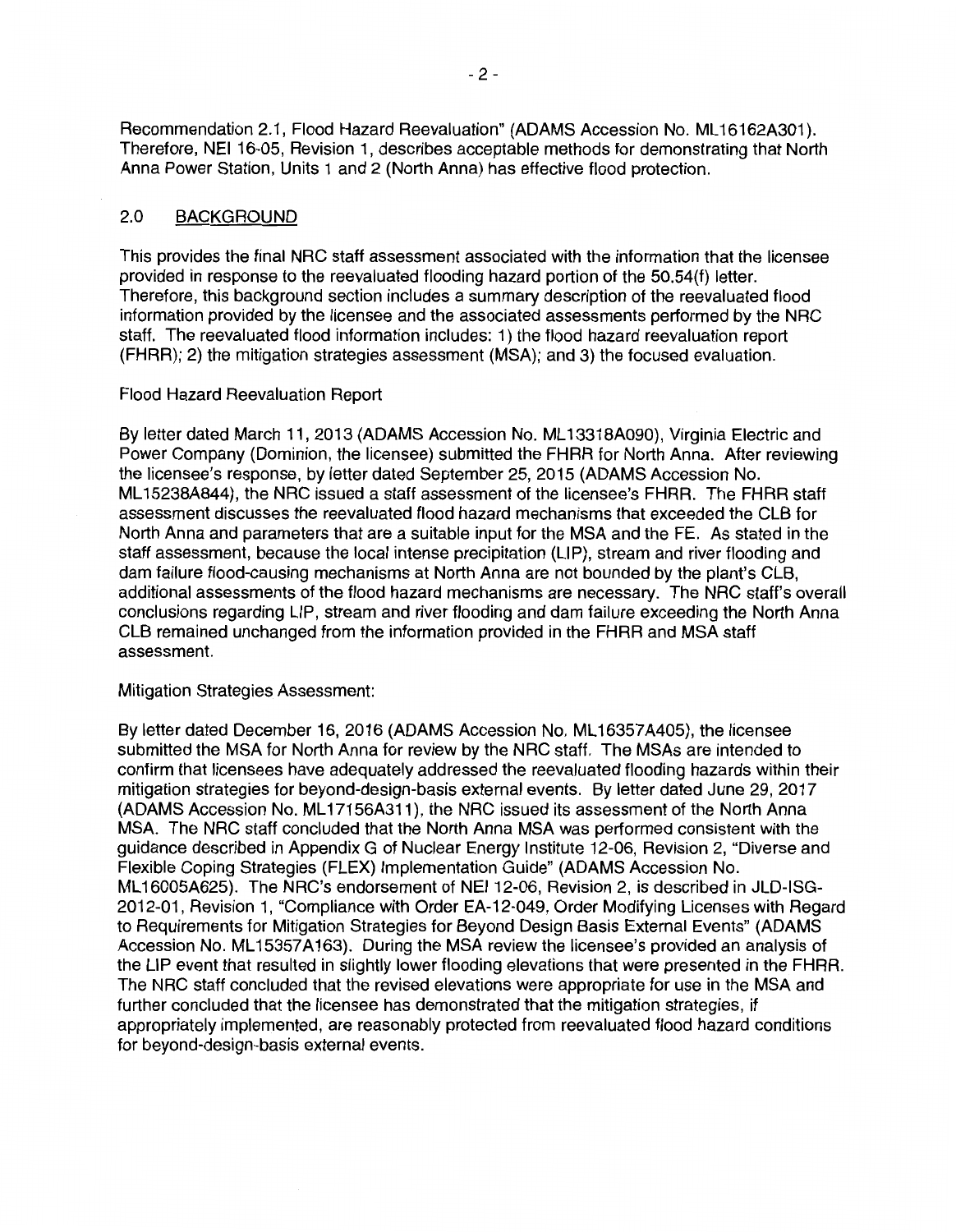## Focused Evaluation

By letter dated June 29, 2017 (ADAMS Accession No. ML17186A084), the licensee submitted a FE for North Anna. The FEs are intended to confirm that licensees have adequately demonstrated, for unbounded mechanisms identified in the FHRR staff assessment, that: 1) a flood mechanism is bounded based on further reevaluation of flood mechanism parameters; 2) effective flood protection is provided for the unbounded mechanism; or 3) a feasible response is provided if the unbounded mechanism is local intense precipitation. These 3 options associated with performing an FE are referred to as Path 1, 2, or 3, as described in NEI 16-05, Revision 1. The purpose of this staff assessment is to provide the results of the NRC's evaluation of the North Anna FE.

## 3.0 TECHNICAL EVALUATION

The licensee stated that its FE followed Path 2 of NEI 16-05, Revision 1 and utilized Appendices Band C for guidance on evaluating the site strategy. The North Anna FE addresses the LIP, streams and rivers, and dam failure flooding mechanisms, which were found to exceed the plant's current licensing basis (CLB) as described in the FHRR and the FHRR staff assessment. This technical evaluation will address the following topics: characterization of flood parameters; evaluation of flood impact assessments; evaluation of available physical margin; reliability of flood protection features; and overall site response.

## 3.1 Characterization of Flood Parameters

The FE uses the water surface elevations for the flooding mechanisms which were stated in the FHRR staff assessment, with the exception of the LIP elevations. The LIP elevations were the same as those that were presented in the MSA. Associated effects (AE) and flood event duration (FED) parameters were assessed by the licensee in its MSA for flooding. These parameters have already been reviewed by the NRC, as summarized by the NRC assessment letter dated June 29, 2017 (ADAMS Accession No. ML17156A311). Dominion used the AE and FED parameters as input to the North Anna FE and concluded that the site's flood strategy is effective in protecting structures, systems, and components (SSCs) that support key safety functions (KSFs). Dominion supported its conclusion of adequate flood protection by presenting its assessment of adequate available physical margin **(APM)** and reliable flood protection features for LIP, stream and river flooding, and dam failure flooding mechanisms. In its FE, the licensee stated that in order to respond to a potential LIP event at North Anna, additional personnel will be assigned to monitor projected meteorological conditions and, as necessary, undertake preparation (e.g., installation of temporary flood barriers); therefore, an evaluation of the overall site response was included in the FE.

The North Anna plant grade elevation is at 271 feet (ft.) National Geodetic Vertical Datum of 1929 (NGVD29}. Table 3.1 (below) provides the elevations for the reevaluated flood mechanisms not bounded by the CLB. For the LIP flooding mechanism, the maximum reevaluated flood elevations are 274.4 ft. and >257.0 ft. NGVD29, in the protected area (outside the West Basin) and the West Basin area, respectively. The licensee stated that it will rely on both permanent and temporary flood barriers to demonstrate that adequate protection is available for the LIP. For the streams and rivers flooding and dam failure flooding mechanisms, the maximum reevaluated flood hazard water levels of 267.4 ft. and 267.8 ft. NGVD29 respectively, are not bounded by the North Anna CLB; however, these levels do not exceed the plant grade. Therefore, according to the licensee, stream and river flooding and dam failure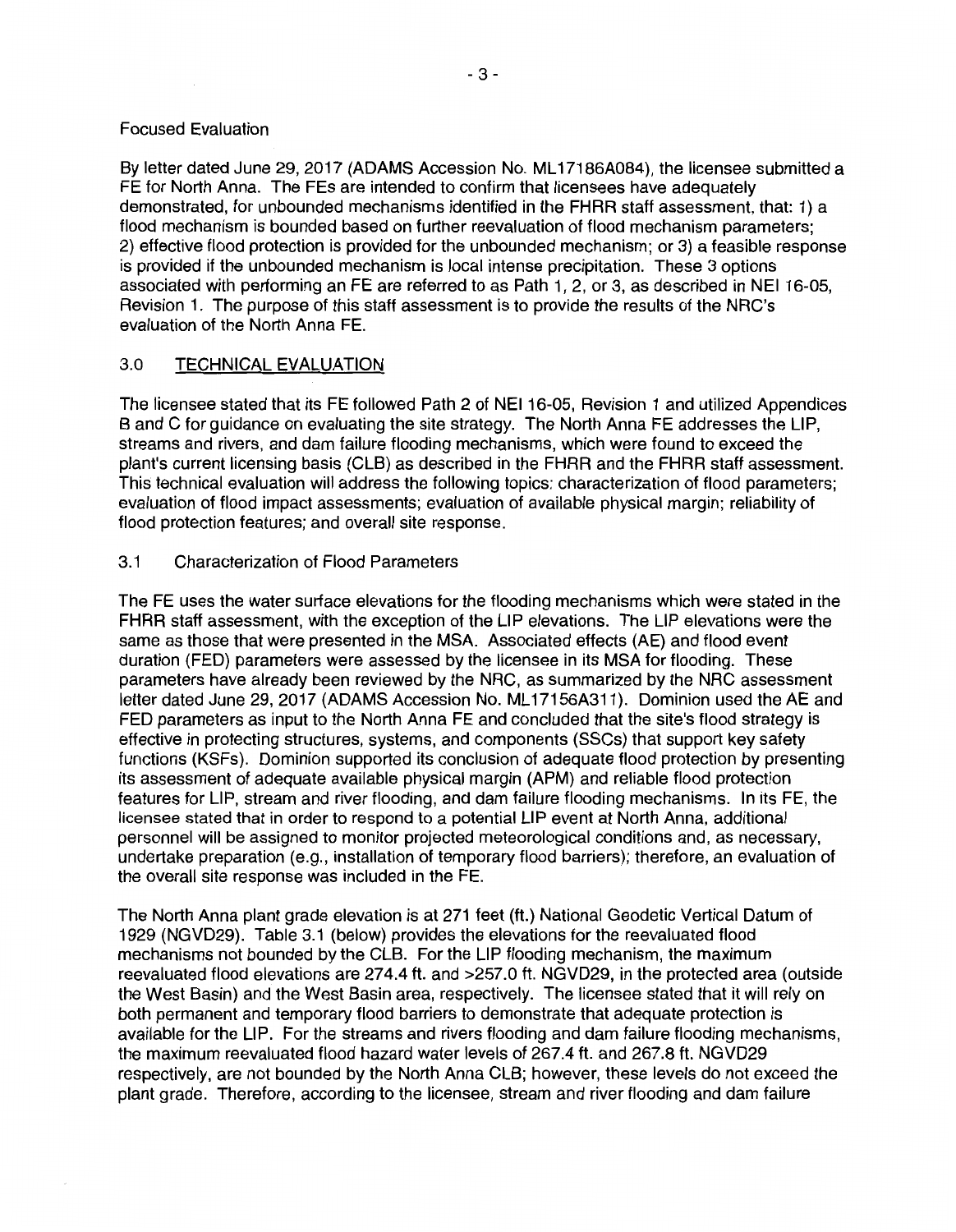flooding mechanisms will have no impact to the key SSCs based on the passive protection of the site topography and grading.

| <b>Flood</b><br>Causing<br><b>Mechanism</b>        | <b>Current</b><br>Design<br><b>Basis</b><br><b>Flood</b><br><b>Elevation</b> | <b>FHRR</b><br><b>Evaluation</b>                   | <b>Difference</b><br><b>FHRR</b> from<br><b>CLB</b> | Site-Specific<br><b>Evaluation</b>                            | <b>Difference</b><br><b>Site-Specific</b><br>from CLB |
|----------------------------------------------------|------------------------------------------------------------------------------|----------------------------------------------------|-----------------------------------------------------|---------------------------------------------------------------|-------------------------------------------------------|
| <b>LIP</b><br>(Protected<br>Area)                  | Ground<br>level with<br>no<br>accum. <sup>1</sup>                            | Ranges<br>from $271.3$ ft<br>to 274.5 ft<br>NGVD29 | Ranges<br>from $0.3$ ft<br>to $2.9$ ft              | Ranges from<br>271.0 ft to<br>274.4 ft<br>NGVD29 <sup>2</sup> | Ranges from<br>$0.0$ ft to 1.7 ft                     |
| LIP (West<br><b>Basin Area)</b>                    | $256.1$ ft<br>NGVD29                                                         | $>257.0$ ft<br>NGVD29                              | $>0.9$ ft                                           | >257.0 ft<br>NGVD29                                           | $>0.9$ ft                                             |
| <b>Flooding in</b><br><b>Streams</b><br>and Rivers | 267.3 ft<br>NGVD <sub>29</sub>                                               | 267.4 ft<br>NGVD29                                 | $0.1$ ft                                            | <b>N/A</b>                                                    | <b>N/A</b>                                            |
| Dam<br><b>Failures</b>                             | No impact<br>identified                                                      | No impact<br>identified                            | <b>N/A</b>                                          | N/A                                                           | <b>N/A</b>                                            |

|  |  | Table 3.1 Summary of Reevaluated Flood Hazards Elevations Included in the FE. |  |  |  |
|--|--|-------------------------------------------------------------------------------|--|--|--|
|--|--|-------------------------------------------------------------------------------|--|--|--|

<sup>1</sup> Grade varies; nominal Protected Area elevation is 271.0 ft.

**2 Site-specffic evaJuallon maximum flood elevation of 27 4.4 ft NGVO is at a location where grade elevation Is 274.0 ft NGVO** 

## 3.2 Evaluation of Flood Impact Assessment for LIP

# 3.2.1 Description of Impact of Unbounded Hazard

The North Anna FE identified the potential impacts on key SSCs as a result of water ingress due to LIP. The LIP event leads to flood water surface elevations above the plant floor elevations at some locations. In order to assess the impacts of the unbounded flood levels, the licensee identified the maximum water surface elevations at the exterior door openings, maximum flood depths above the door threshold, and duration of when the flood levels are above the door threshold. With this information, the licensee assessed the impacts of water ingress and potential for accumulation into rooms housing key SSCs.

The licensee's analysis of the reevaluated LIP flood hazard identified that flood water could enter several buildings including the Service, Fuel, Auxiliary, and Turbine Building basements. The NRC staff performed an audit of the licensee's supporting evaluations for the FE, in accordance with an NRC audit plan dated July 18, 2017 (ADAMS Accession No. ML 17192A452). The staff reviewed the licensee's detailed flood protection evaluation which is contained in Attachment A of Engineering Technical Evaluation (ETE) ETE-NA-2015-0060, Revision 1, "North Anna Beyond Design Basis (BOB) Flooding Site-Specific Phase 28 Local Intense Precipitation (LIP) Assessment" dated April 28, 2016. This evaluation addressed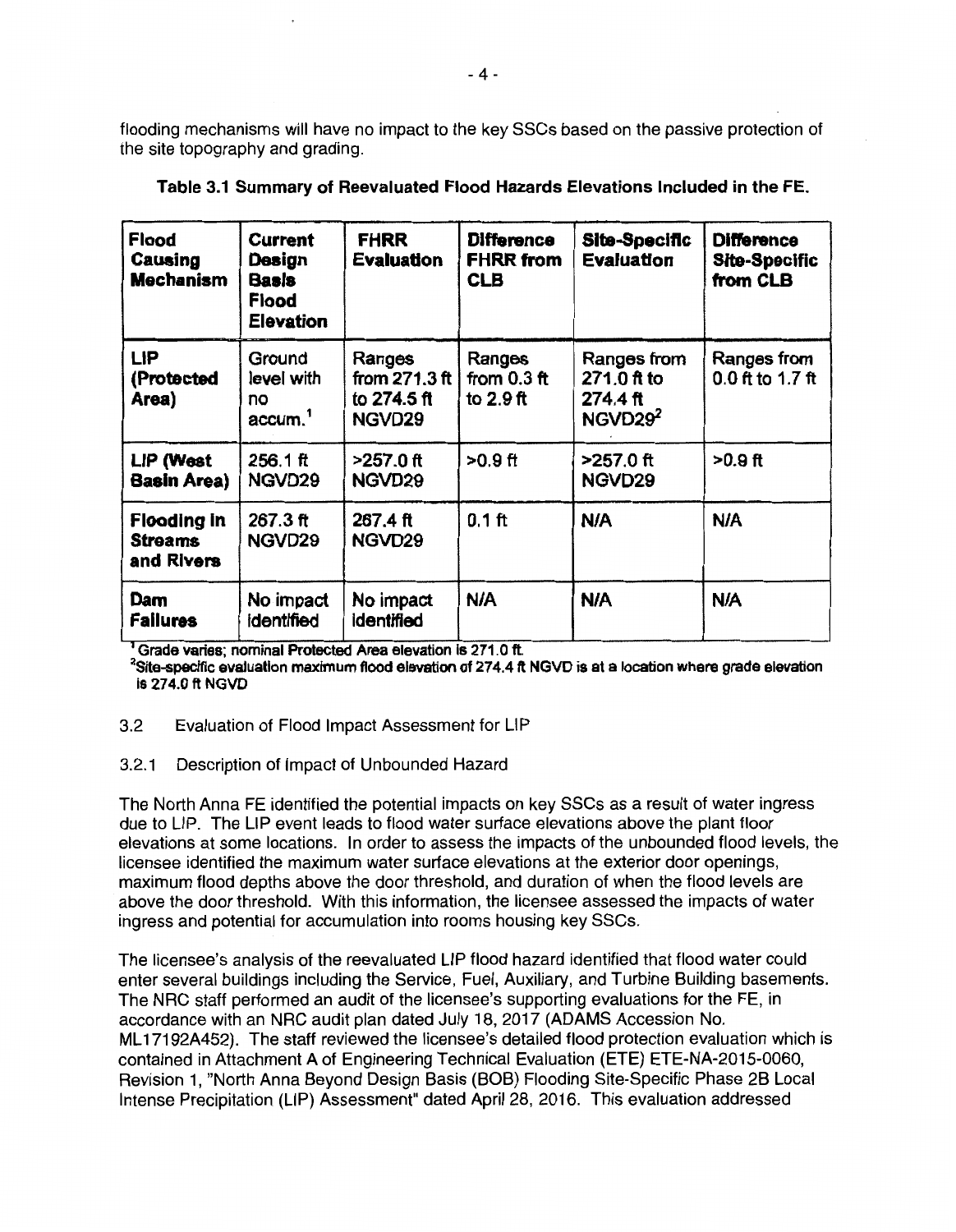impacted locations, potential vulnerabilities (e.g., roof penetrations, exterior doors), and existing flood protection. It also identified additional flood protection measures potentially needed at key locations to eliminate or substantially reduce the entering flood water volumes and protect KSFs. The staff also reviewed Dominion ETE-NA-2017-0008, Revision 0, "Focused Evaluation of BOB External Flood Hazards at North Anna Power Station Units 1 and 2." Table 6.2-1 of this document provides a list of planned modifications needed to address the vulnerabilities that may result in compromise of one or more KSFs during the LIP event. Such planned modifications include the installation of permanent and temporary flood barriers and qualified seals in unprotected penetrations.

The licensee's assessments concluded that:

- During a LIP event water is expected to enter certain key buildings and potentially challenge KSFs;
- Where KSFs would be challenged, modifications were proposed involving the installation of flood protection measures at key locations;

During the audit process, the NRC staff reviewed the licensee's assessments in order to assure that adequate flood parameters were used for the calculations of water ingress and water accumulation. Specifically, the NRC staff verified that the assumed water surface elevations and duration of flooding above grade elevation were consistent with previous information reviewed by the staff for the North Anna FHRR and **MSA.** 

3.2.2 Evaluation of Available Physical Margin and Reliability of Flood Protection Features

## Evaluation of Available Physical Margin

The licensee relies on the use of passive flood protection features including both temporary and permanent barriers, in strategic locations throughout the plant to provide protection for flooding from LIP. During the audit process the staff reviewed ETE-NA-2014-0029, Revision 3, "Conduit / Piping Penetrations & Flood Protection Features Identification" which provides a detailed list of each flood protection feature including its type, physical location and elevation, associated safety related equipment, and maximum flood level by each feature. The evaluation also provides the relevant design documents associated with each feature and an evaluation of margin. The licensee's **APM** assessment showed that several features have negative or small margin levels. These features were listed in Attachment 22 of Dominion ETE-NA-2014-0029. The staff noted that most of the features with negative or small APMs were located in buildings that do not contain equipment required for safe shutdown. For those protection features with small or negative APM that were deemed unacceptable, the licensee provided recommendations and/or options to ensure protection against the LIP. The staff reviewed these APM results, the flood protection evaluation, and the regulatory commitments described in Section 6.2 of the FE and detailed in Table 6.2-1 of Dominion ETE-NA-2017-0008. If the modifications are completed as described by the licensee, the NRC staff concludes that the KSFs should have appropriate protection against flood waters as defined in Appendix B of NEI 16-05, Revision 1.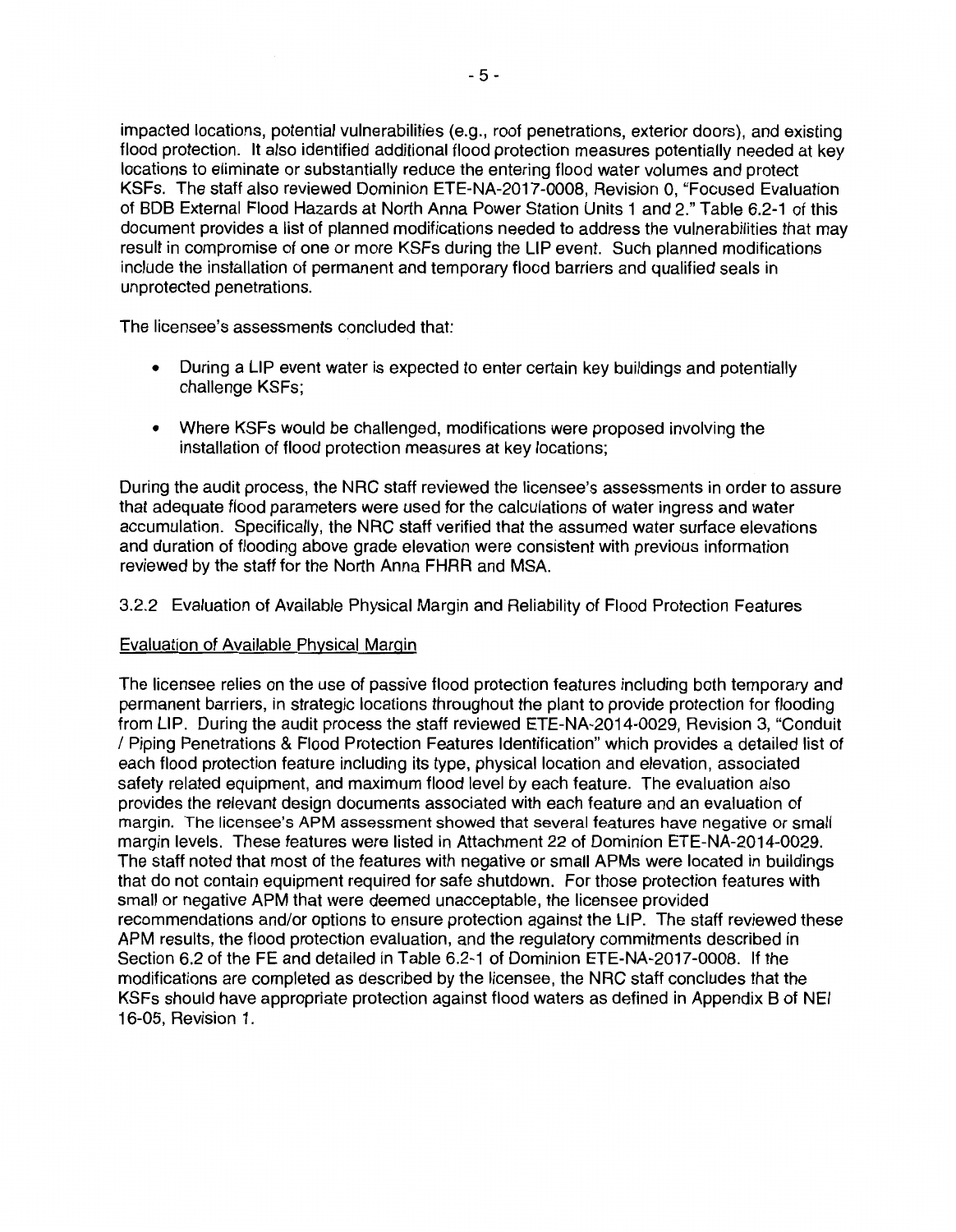## Evaluation of Reliability of Protection Features

The licensee evaluated the ability of permanent and temporary passive flooding protection features to withstand the flood conditions through engineering evaluations. The staff reviewed these evaluations during the audit process. Specifically, the staff reviewed ETE-NA-2014-0029 "Conduit/Piping Penetrations & Flood Protection Features Identification" Revision 3, and ETE-NA-2015-0060.

External flood boundaries up to the CLB LIP flooding level are passive features. Since these features are already credited as part of the North Anna CLB flood protection, the NRC staff concludes that additional reliability analysis of these features is not necessary in accordance with the quidance found in NEI 16-05. Revision 1.

The licensee did not specifically address reliability for the temporary flood protection features referenced in the FE. However, the licensee stated in Dominion ETE-NA-2015-0060 that a program of procedures, training and maintenance would be developed and exercised periodically to ensure that temporary barrier installation can be performed reliably and efficiently. In NEI 16-05, Section B.2.3 states that standards, codes, guidance documents, and operating experience should be used in the configuration of the temporary features. Since the licensee's procedure for the temporary barrier installation is not yet fully developed, the staff concludes that an acceptable reliability determination is contingent upon completion of the licensee's regulatory commitments listed in the FE. Specifically, these commitments for procedure development, maintenance and testing must address the use of standards, codes, guidance documents, and operating experience in the final configuration of the temporary feature instructions, consistent with the provisions of NEI 16-05, Appendix B.

The licensee also identified penetrations that could provide a potential pathway for water at the reevaluated LIP elevation to possibly impact key SSCs. An activity to correct such penetrations, if necessary, has not yet been performed and thus the licensee's FE has identified a regulatory commitment to evaluate such penetrations. The staff views this commitment as a key activity that needs to be performed properly to support a reliability conclusion for the potentially affected key SSCs.

Because increased focus has been placed on flood protection since the accident at Fukushima, licensees and NRC inspectors have identified deficiencies with equipment, procedures, and analyses relied on to either prevent or mitigate the effects of external flooding at a number of licensed facilities. Recent examples include those found in Information Notice 2015-01, "Degraded Ability to Mitigate Flooding Events" (ADAMS Accession No. ML 14279A268). In addition, the NRC is cooperatively performing research with the Electric Power Research Institute to develop flood protection systems guidance that focuses on flood protection feature descriptions, design criteria, inspections, and available testing methods in accordance with a memorandum of understanding dated September 28, 2016 (ADAMS Accession No. ML 16223A495). The NRC staff expects that licensees will continue to maintain flood protection features in accordance with their CLB. The NRC staff further expects that continued research involving flood protection systems will be performed and shared with licensees in accordance with the guidance provided in Management Directive 8.7, "Reactor Operating Experience Program" (ADAMS Accession No. ML 122750292), as appropriate.

The NRC staff concludes that, assuming successful completion of the licensee's regulatory commitments identified in the FE, the North Anna flood protection features described above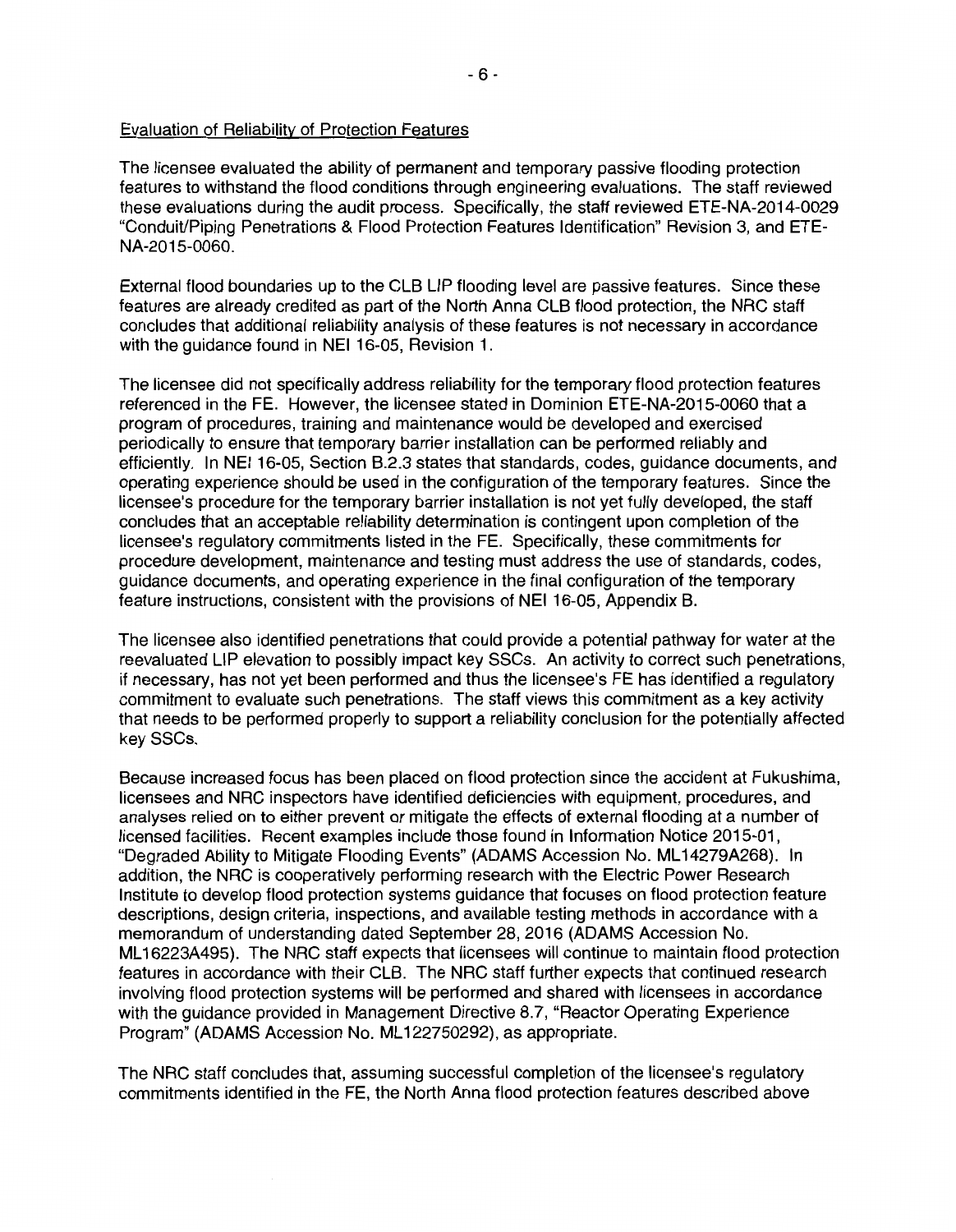should be reliable and able to maintain key safety functions, as described in Appendix B of NEI 16-05, Revision 1.

#### 3.2.3 Overall Site Response

The licensee plans to revise the following procedures: O-AP-41, "Severe Weather Conditions," and, CO-PROC-000-HRP-NUCLEAR, "Hurricane Response Plan (Nuclear)," (to include detailed descriptions of the site response to the LIP event. These planned revisions would be incorporated into the licensee's regulatory commitment described in Attachment 2 of the FE. According to the FE, the site response to the LIP event will include the assignment of additional personnel to monitor projected meteorological conditions and, as necessary, the installation of temporary flood barriers. The licensee's FE states that preparation activities will initiate 12 hours prior to the predicted onset of the LIP event and are expected to be completed within 6 hours, giving a margin of 6 hours. Additionally, the licensee stated that external environmental conditions will not have an adverse impact on the ability of the plant personnel to install barriers and protect the plant against the LIP. Finally, the licensee stated it will follow the guidance in Appendix E of NEI 12-06 to validate the flood protection installation and response margin. The licensee also stated that the site response to the LIP event is/will be performed consistent with the guidance in Appendix C of NEI 16-05.

The staff audited Dominion procedures: "Severe Weather Conditions" and "Hurricane Response Plan (Nuclear)" and concludes that, subject to completion of the procedure(s) developed in accordance with the licensee's regulatory commitments identified in the FE, as well as confirmation by the validation, the licensee should be able to place the temporary features into place consistent with the FE description.

- 3.3 Evaluation of Flood Impact Assessment for Stream and River Flooding
- 3.3.1 Description of Impact of Unbounded Hazard

As described in the FE, the maximum flood elevation from the stream and river flooding mechanism is 267.4 ft. NGVD29. Since the site plant elevation is 271 ft. NGVD29, no impacts were identified to key SSCs.

The staff confirmed that the licensee's parameters used as input to the FE are consistent with the parameters specified in the FHRR staff assessment dated September 25, 2015, which specified the parameters appropriate for further evaluation for this flood-causing mechanism.

## 3.3.2 Evaluation of Available Physical Margin and Reliability of Flood Protection Features

North Anna relies on the passive protection of the natural topography around the site to provide protection from the stream and river conditions. The APM for the stream and river scenario is greater than 3.6 feet in relation to the plant grade of 271 ft. NGVD29. The staff concludes that this APM is acceptable because it meets the guidance found in NEI 16-05, Revision 1. Section B.1, which states that a standard used to support Federal Emergency Management Agency flood insurance studies can be used to define "adequate APM" for the river flood as 2.5 ft.

The staff further concludes that the reliability of the site passive protection of the natural topography for the stream and river flood are acceptable because the 267.4 ft. NGVD29 is below the site plant grade of 271 ft. NGVD29. The staff concludes that the site natural topography ensures sufficient reliability of flood protection as defined in Appendix B of NEI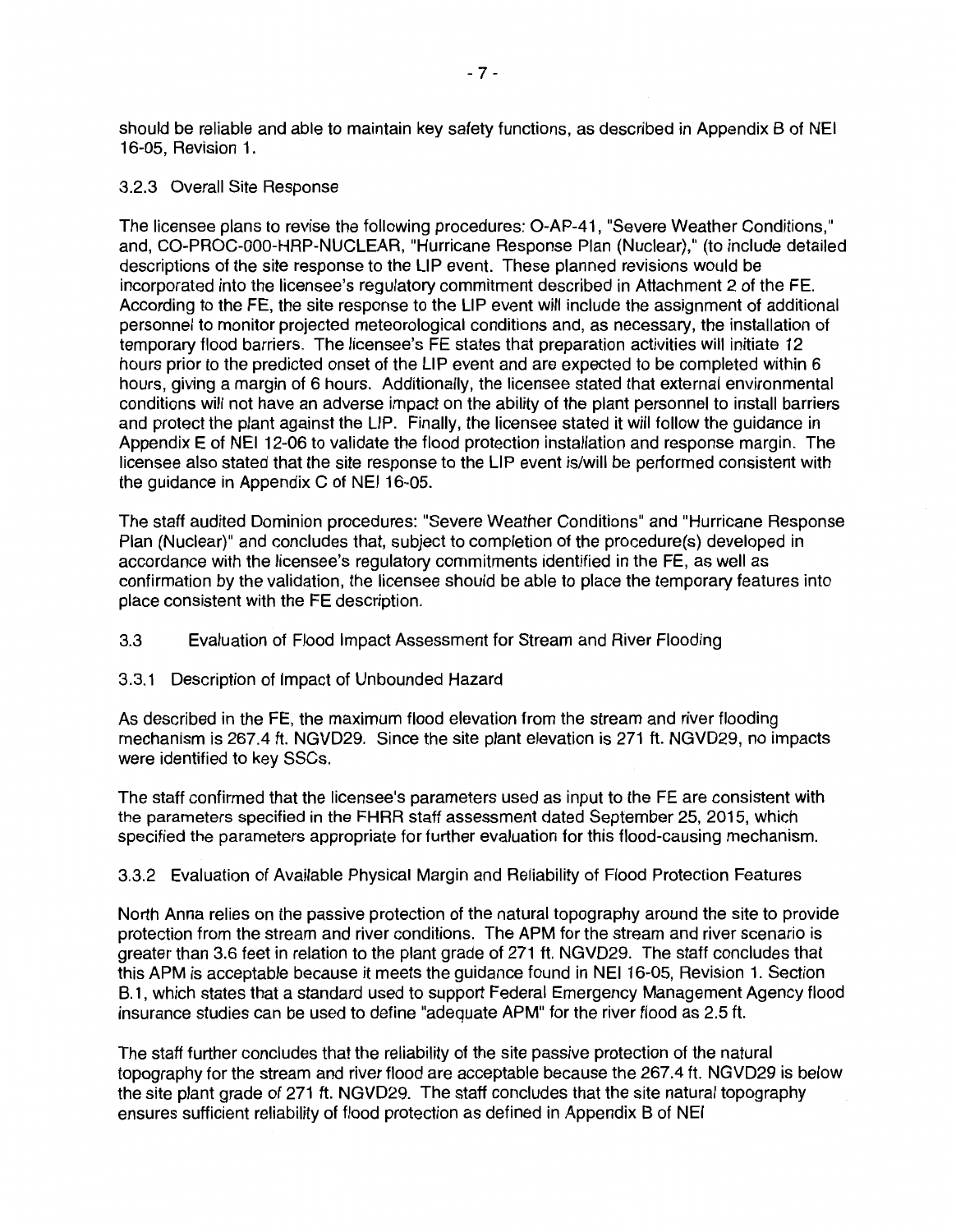16-05, Rev 1.

#### 3.3.3 Overall Site Response

The licensee does not rely on any personnel actions or new modifications to the plant in order to respond to the streams and rivers flooding event. As described above, the licensee's evaluation relied on the site's natural topography to demonstrate adequate flood protection. Therefore, there is no need to review overall site response for this mechanism.

3.4 Evaluation of Flood Impact Assessment for Dam failure

3.4.1 Description of Impact of Unbounded Hazard

As described in the FE, the maximum flood elevation from the dam failure is 267.8 ft. NGVD29. Since the site plant elevation is 271 ft. NGVD29, no impacts were identified to key SSGs.

The staff confirmed that the licensee's parameters used as input to the FE are consistent with the parameters specified in the FHRR staff assessment dated September 25, 2015, which specified the parameters appropriate for further evaluation for this flood-causing mechanism.

3.4.2 Evaluation of Available Physical Margin and Reliability of Flood Protection Features

North Anna relies on the passive protection of the natural topography around the site to provide protection from the dam failure conditions. The APM for the dam failure scenario is greater than 3 ft. in relation to the plant grade of 271 ft. NGVD29. The staff concludes that this APM is acceptable because it meets the guidance found in NEI 16-05, Revision 1, Section B.1.

The staff further concludes that the reliability of the site provisions for the dam failure flood are acceptable because the 267.8 ft. NGVD29 is below the site plant grade of 271 ft. NGVD29. The staff concludes that the site topography ensures sufficient reliability of flood protection as defined in Appendix B of NEI 16-05, Rev 1.

#### 3.4.3 Overall Site Response

The licensee does not rely on any personnel actions or new modifications to the plant in order to respond to the dam failure flooding event. As described above, the licensee's evaluation relied on the site's natural topography to demonstrate adequate flood protection. Therefore, there is no need to review overall site response for this mechanism.

## 4.0 AUDIT REPORT

The July 18, 2017, generic audit plan describes the NRG staff's intention to issue an audit report that summarizes and documents the NRG's regulatory audit of the licensee's FE. The NRG staff's North Anna audit was limited to the review of the calculations and procedures described above. Because this staff assessment appropriately summarizes the results of the audit, the NRG staff concludes a separate audit report is not necessary, and that this document serves as the audit report described in the staff's July 18, 2017, letter.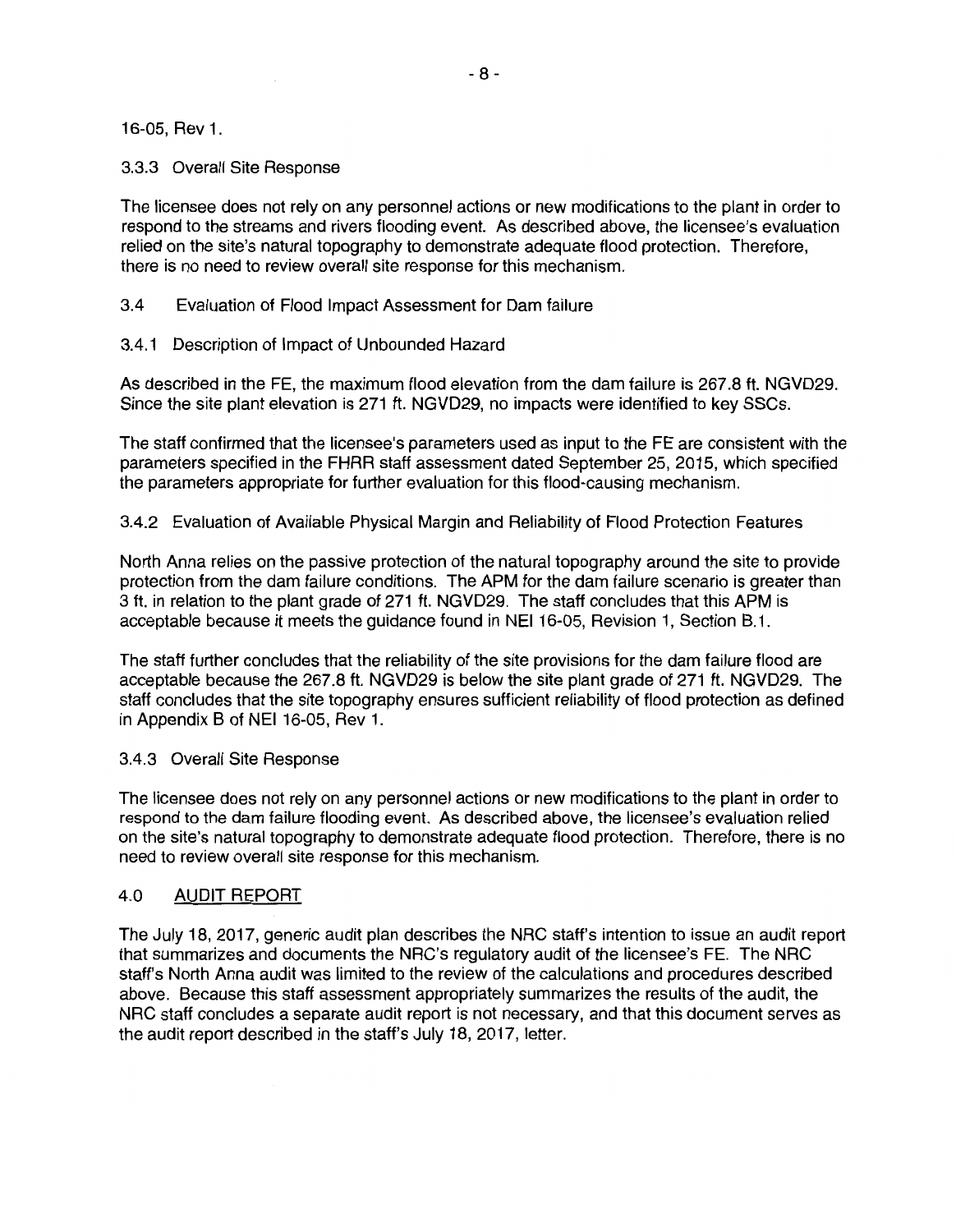## 5.0 CONCLUSION

The NRG staff concludes that Dominion performed the North Anna FE in accordance with the guidance described in NEI 16-05, Revision 1, as endorsed by JLD-ISG-2016-01, and that the licensee has demonstrated that effective flood protection exists, assuming appropriate implementation of the licensee's regulatory commitments, from the reevaluated flood hazards. Furthermore, the NRG staff concludes that North Anna screens out of performing an integrated assessment based on the guidance found in JLD-ISG-2016-01. As such, in accordance with Phase 2 of the process outlined in the 50.54(f) letter, additional regulatory actions associated with the reevaluated flood hazard, beyond those associated with mitigation strategies assessment, are not warranted. The licensee has satisfactorily completed providing responses to the 50.54(f) activities associated with the reevaluated flood hazards.